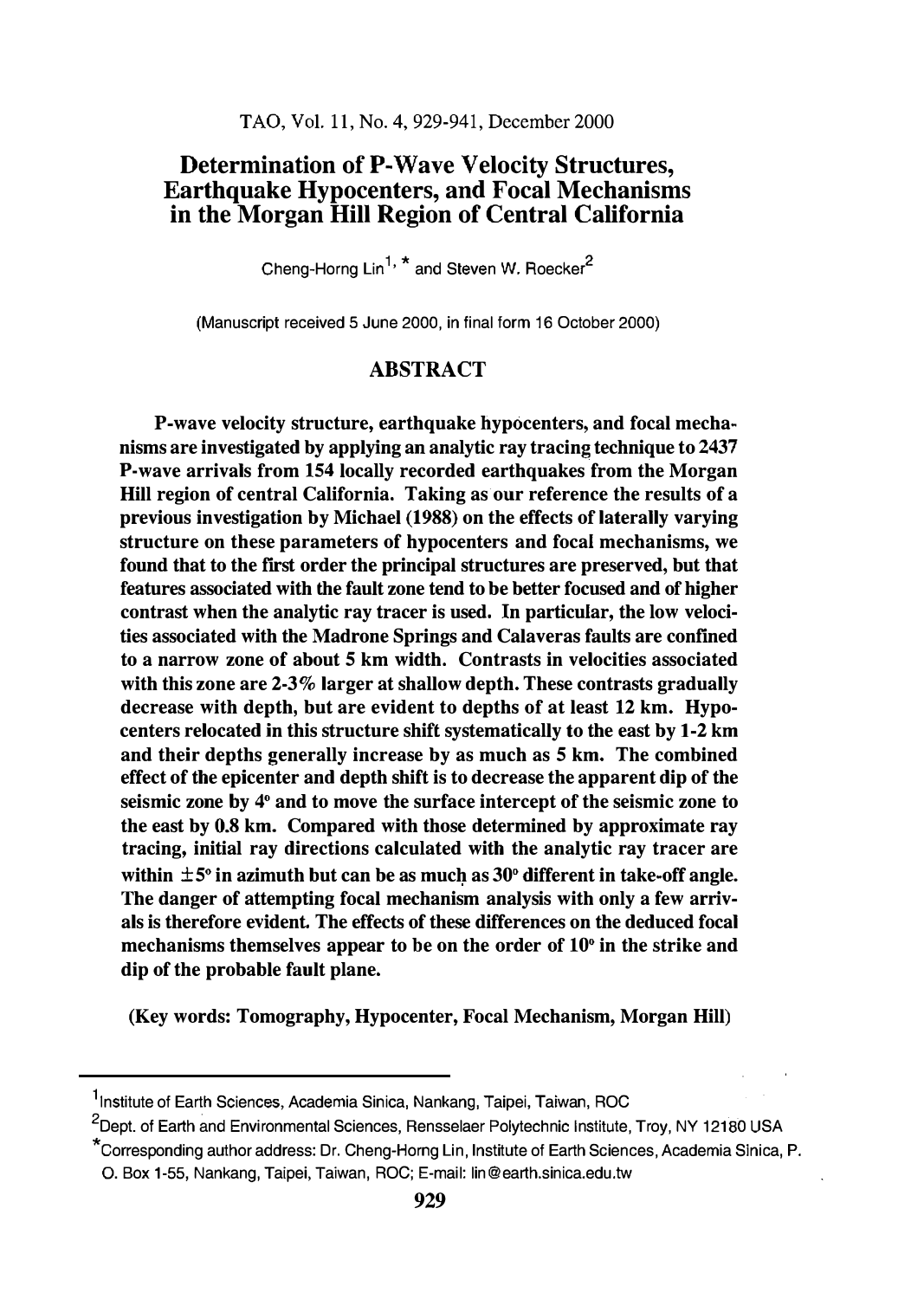# 1. INTRODUCTION

The existence of strong lateral variations in elastic wave velocity structure within the broad system of faults that make up the Pacific-North American plate boundary in central California has been documented in a number of studies using data from both explosive (e.g., Blumling et al. 1985; Mooney and Colburn 1985; Walter and Mooney 1982) and earthquake (e.g., Wesson 1971; Healy and Peakel975; Thurber 1983) sources. It has also been suggested by a number of investigators that these variations in structure play some role in controlling the size, and perhaps frequency, of earthquakes along various parts of the boundary, and this has motivated seismologists to determine the details of structural variations along these faults. In many cases, however, the methods used in determining these variations make assumptions about the smoothness of the structure that may be untenable, and hence may gloss over the real picture or introduce artifacts into the interpreted results. The potentially dramatic effects on ray paths of laterally varying structure, such as may be found in central California have been demonstrated by several investigators (e.g., Engdahl and Lee 1976; Feng and McEvilly 1983). Such demonstrations lead one to suspect that approximate ray tracing techniques, although popular in their efficiency, may contaminate any result with modeling noise. At the same time, other investigators (e.g., Michael 1988) argue that for several types of observables (hypocenters and focal mechanisms in particular) the use of a three-dimensional vs. a onedimensional model is of little consequence. In this study we examine the effects of using an analytic ray tracer in determining hypocenters and focal mechanisms in the region of the 24 April 1984 Morgan Hill earthquake, using as data the arrival times of P waves produced by the main and aftershocks of this event recorded by a network of local stations. The ray tracer used (Lin and Roecker 1997) is designed to produce accurate rays in regions where velocities change rapidly.

The region ruptured by the 1984 Morgan Hill earthquake is characterized by a number of subparallel strike-slip faults, the most prominent of these being the Calaveras fault (Fig. 1). In the northern part of the region the Calaveras is well defined, but is buried in the south beneath the Quaternary sediments of the Santa Clara valley and appears to splay into a number of faults, apparently in an effort to reorganize itself into a more efficient strike slip system (Page 1984). Principal among these faults is the Madrone Springs fault, which bounds the Quaternary sediments to the east, separating them from the Franciscan formation. The Franciscan is the dominant geologic formation in this area, being prominent everywhere to the east of the Calaveras and Madrone Springs faults and to the west of the Silver Creek fault, and disappearing beneath the Cretaceous marine sediments of Santa Clara valley in between.

An unresolved issue in this part of the zone is the dip of the active faults, in particular of the Calaveras, in this area. The focal mechanism of the 1984 mainshock shows a rupture plane that dips between vertical and about 85° to the southwest, while earthquake hypocenters generally define a plane that dips 85° to the northeast. Moreover, it is not clear with which, if any, of the mapped faults these earthquakes should be associated. Michael (1988; hereafter referred to as M88) examined the possibility that the earthquakes could be mislocated by methods employing one-dimensional earth models. Moreover, he determined that focal mechanisms from aftershocks of this event were not sensitive to the model used.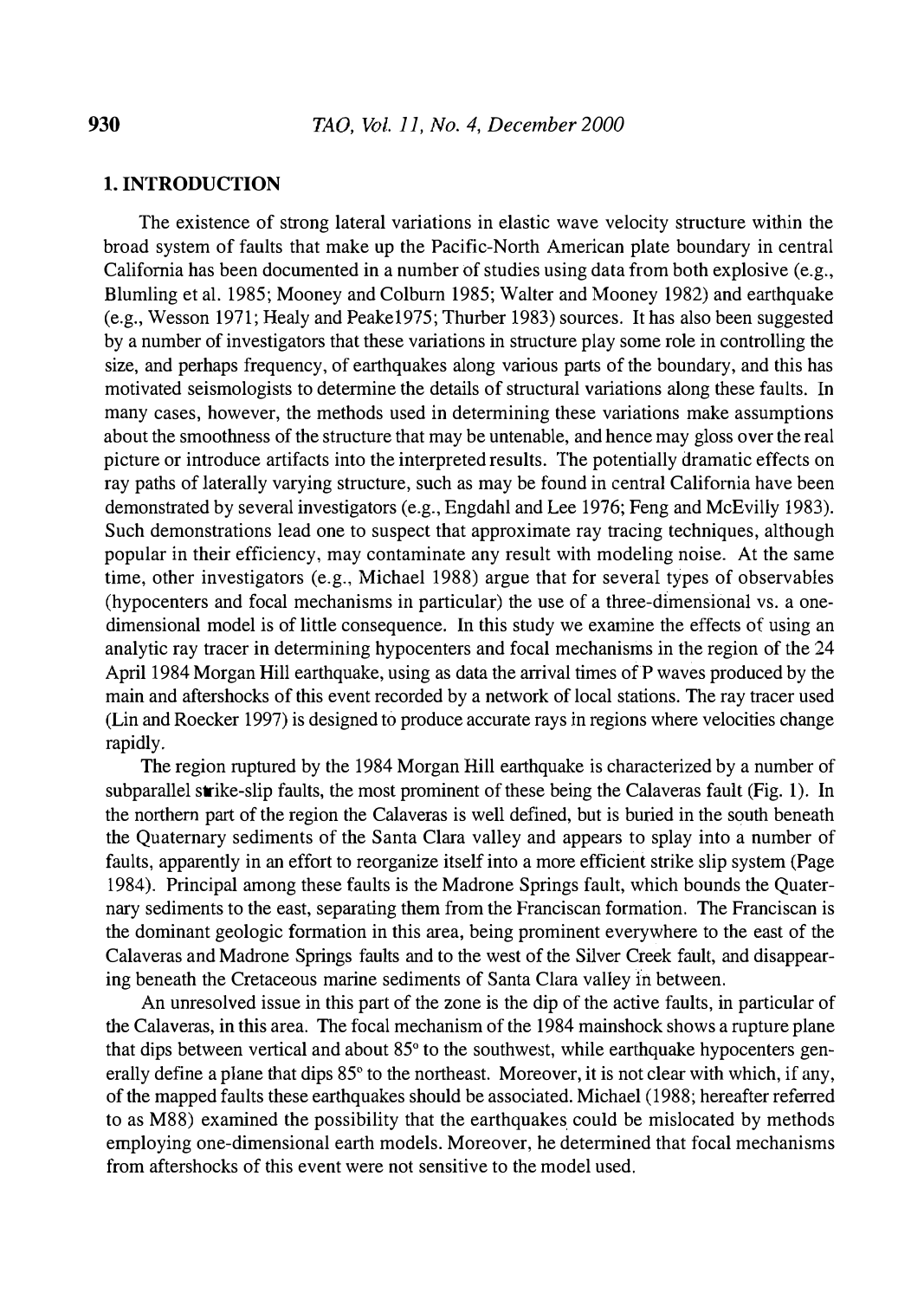

Fig. 1. Map of Morgan Hill and surrounding regions, showing locations of velocity nodes as closed circles and locations of stations used in this study as open triangles. Numbers at the edges of the grid indicate positions of the nodes with respect to the center of coordinates (37 .25°N, 121.635°W).

The principal objective of this study is to examine to what extent the use of an analytic ray tracing technique with different model parameterizations and damping, and in particular one that is better suited to tracing in regions with very large lateral gradients in structure, can have on the determination of structure, hypocenters, and focal mechanisms. In addition to its intrinsic interest from geological and seismological points of view, we decided to do this work in the Morgan Hill area because severe lateral variations in structure are well documented and because a fair amount of analysis has already been done by M88. Our approach is to analyze the same data set as M88, so that results may be compared directly. Generally, we find that while most of the gross features determined by M88 are robust, the effects of more accurate ray tracing are to improve the focus in areas of large velocity contrast. Hypocenters are found to shift by 1-2 km in epicenter and up to 5 km in depth. Focal mechanisms are robust as long as a large number of observations outside of the fault zone are used in determining them. Differences in strike, dip, and rake are on the order of 5-10°. However, mechanisms produced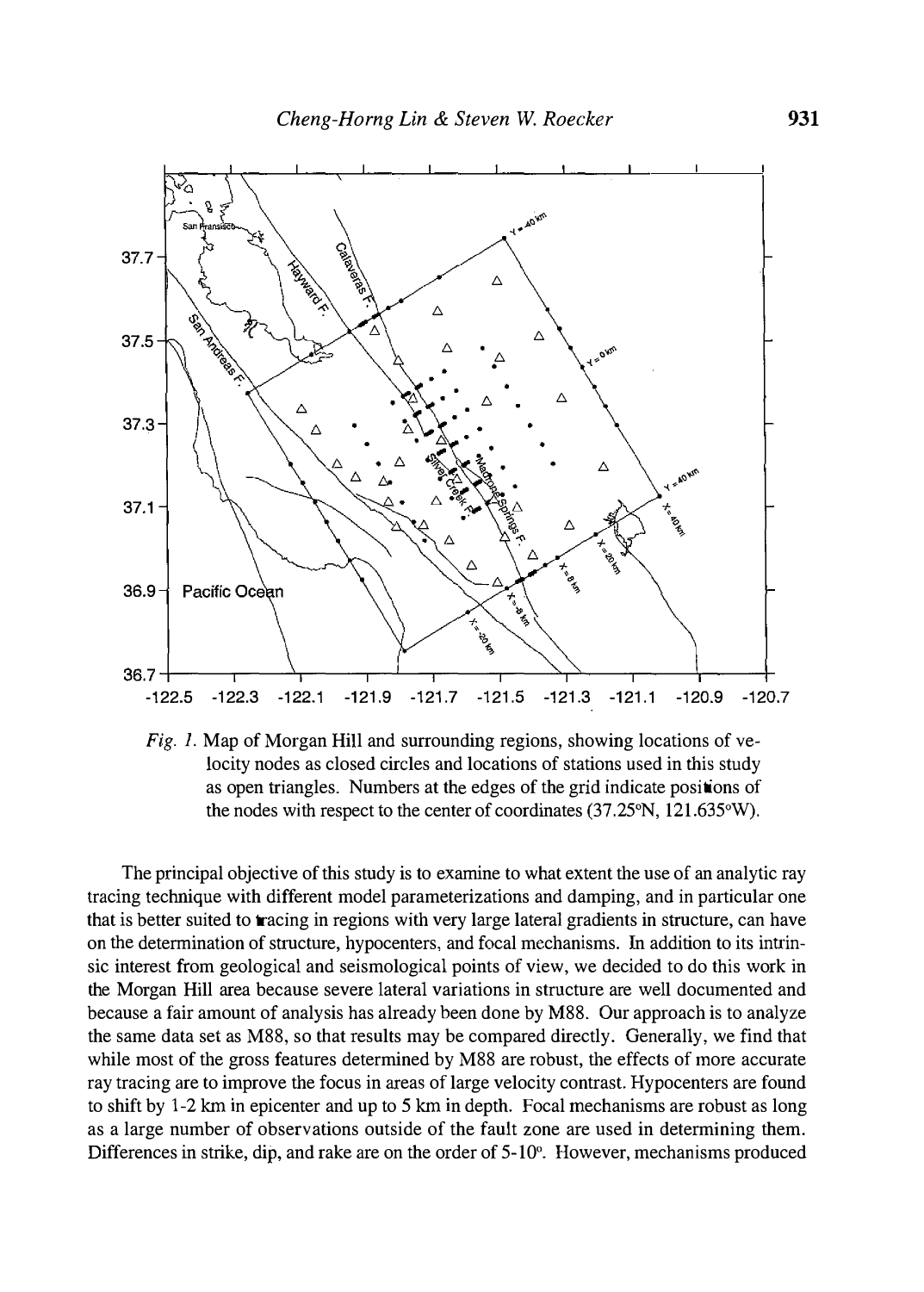with only a few observations, or which are controlled by only a few observations, should be regarded with suspicion.

#### 2.METHODOLOGY AND DATA

In this study, a seismic tomography technique is employed to determine simultaneously hypocenter locations and velocity structure through the analysis of P-wave arrival times of locally recorded earthquakes. A distinguishing element of the method employed here is the method used to compute ray paths and travel times. The Circular Ray Tracer (CRT), described in detail in Lin and Roecker (1997), is an analytical ray-tracing method that parameterizes the Earth as a series of tetrahedra, within each of which the velocity varies linearly, as

$$
V(x,y,z) = V_0 + b_1x + b_2y + b_3z
$$

The specification of velocities at each of the four nodes of the tetrahedra is sufficient to determine the coefficients in the equation above. The tetrahedra are arranged in such a way that any 8 nodes in the corners of a rectangular prism define 6 tetrahedra. An implication of this parameterization is that a given node can be an element of as many as 24 tetrahedra, which introduces an element of smoothing (and stability) into the inversion procedure. Thus, rays can be traced rapidly through regions with large gradients in velocity without worrying about the effects of numerical approximations.

A standard least-squares algorithm similar to that described by Tarantola and Valette (1982) is used to compute perturbations, because the gradient in velocity between nodes allows a fairly complicated model to be specified by a relatively small number of variables. Locations and origin times of the hypocenters used are decoupled from the velocity variables using the parameter separation technique of Pavlis and Booker (1980) and are determined separately by relocation subsequent to each perturbation in structure.

The data used in this study are the arrival times of P waves recorded by a local network of seismographs in the Morgan Hill region. In order to facilitate a comparison of results we started with the aftershocks selected by M88 in his study of Morgan Hill structure. We parsed this dataset to reduce clustering, as the information from closely occurring events would be largely redundant. By requiring that the distance between any two hypocenters be greater than 1 km, we reduced the total number of earthquakes from 271 to 154. The final data set consists of a total of 2437 arrival time observations. The best quality arrival times have associated uncertainties of  $\pm 0.01$  s. Lower quality arrivals are included in the analysis but are weighted accordingly. The overall standard deviation of the expected uncertainties is about  $\pm 0.05$  s.

The area chosen for the study is an  $80 \times 80$  km region centered on the Morgan Hill aftershock zone (Fig. 1). Thirty-two stations are located within this model. The three-dimensional model is defined by a grid of  $13 \times 9$  nodes, which is much denser in the vicinity of the main faults, in each of five layers (Fig. 1). Differences in station elevation are explicitly accounted for by embedding stations within the structure (i.e., the first grid layer is located above the highest station). The grid is rotated so that the Y-axis is parallel to the general strike of the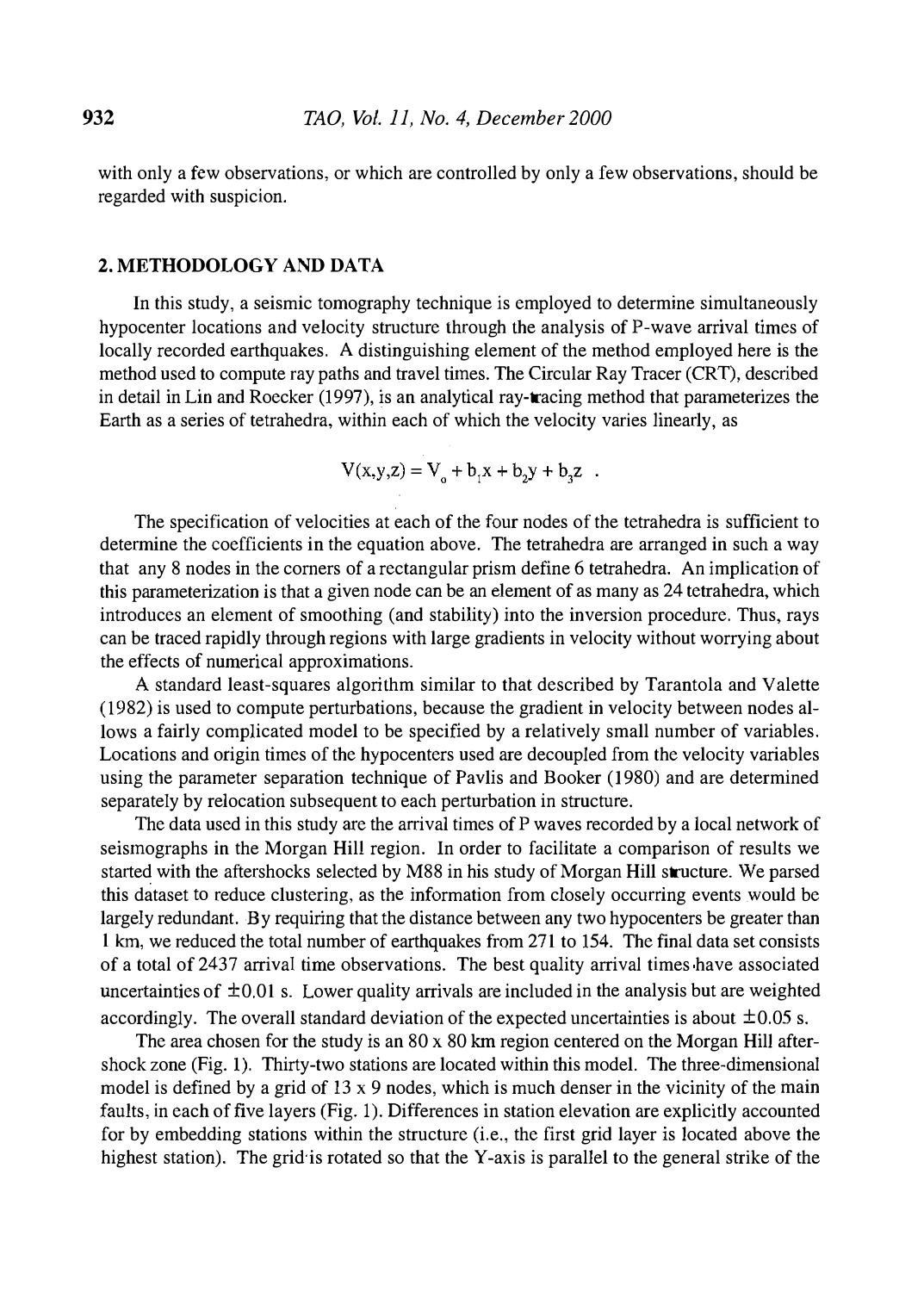Calaveras fault  $(S31^{\circ}E)$  in this area. The density of grid points is greater in regions that were heavily sampled by ray coverage or where severe lateral heterogeneity is expected. For valid comparison with the results of M88, starting values of velocity at each of the grid points were adapted from those determined by M88.

# 3. THREE-DIMENSIONAL VELOCITY STRUCTURE

The velocity model discussed here was obtained after three iterations. The standard deviation in the travel time residuals in the final model is 0.03 s, which corresponds to a 70% reduction of the original misfit. Convergence was rapid; changes in velocities at the third iteration are less than  $\pm 0.05$  km/s. The final standard deviation is close to the estimated uncertainty in the readings, and therefore all the available signal in the data appears to be modeled with the structure and hypocenters determined. Formal estimates of resolution and covariance show resolution diagonals generally greater than 0.7 and standard errors in velocity of less than  $\pm 0.05$  km/s.

One of the main objectives in producing a revised three-dimensional velocity structure for this region was to examine the differences of analytical ray tracing would make on the structure determined. Comparing plots of initial and final structures in map view (Fig. 2) and cross section (Fig. 3), we note that although in several regions the local differences in velocity can be quite large ( $\pm 20\%$ ), to the first order the principal features determined by M88 are retained in the model derived here. For example, the low velocities between the Madrone Springs and the Calaveras faults remain, as do the high velocity regions under the Franciscan formation to the northeast of the Madrone Springs fault. Viewed in detail, however, some significant differences can be found. In particular, the low velocity zone west of the Calaveras now appears as an elongated feature that is more confined to the vicinity of the fault trace. Contrasts across this low velocity fault zone also appear to be significantly larger in the 3-7 km depth range (layers 3 and 4; Fig. 2). Viewed in cross section (Fig. 3), a distinctive fault zone of about 5 km width appears to extend from the surface to the base of the model (12 km depth). Generally, the boundaries of this zone correspond at the surface to the Calaveras or Madrone Springs and Silver Creek faults, and appear to be nearly vertical. Thus, while the very low velocities associated with the sedimentary rocks west of the Madrone Springs fault extend to depths of only 3-5 km, velocities beneath this depth remain anomalously slow, suggesting that the accumulation of these low velocity sediments is related to a fault zone that extends throughout much of the crust.

#### 4. RELOCATED EARTHQUAKES

The earthquakes used in determining the velocity structure were relocated in the velocity discussed above. A comparison of the relocated hypocenters with those reported by M88 (Fig. 4a) shows that the 154 relocated epicenters shift almost systematically to the east by 1-2 km. Changes in depth range from 0-5 km. Cross sections of these locations (Fig. 4b) show that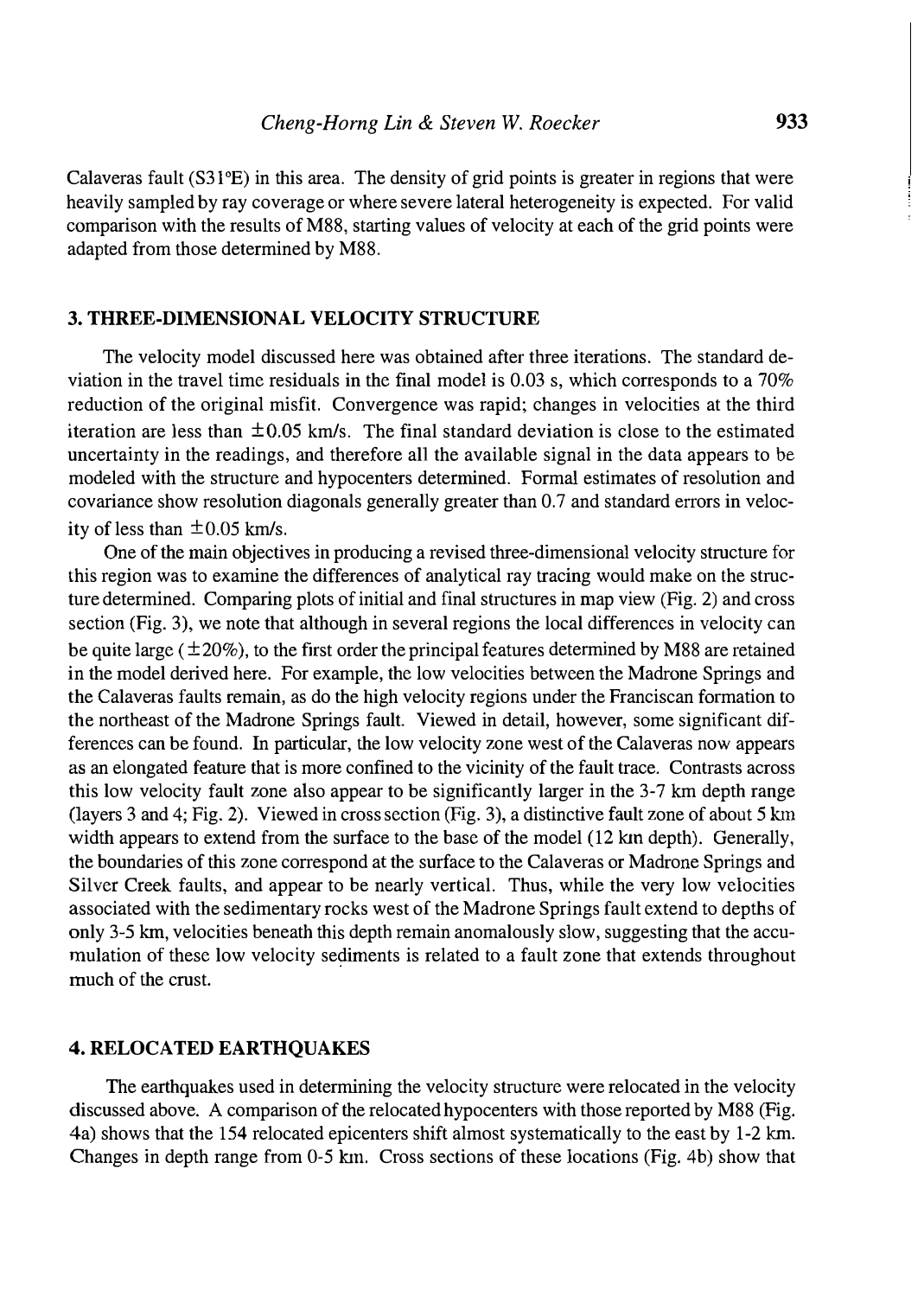

Fig. 2. Map view of perturbations of the final velocity structure (left), the starting model adapted from M88 (center) and the difference between the two (right). Shaded images are of percent difference between the final model and a 1D average of the depth range. Epicenters of relocated earthquakes are plotted as open circles. Dashed lines show fault traces. Coordinate axes show distance in kilometers from the center of coordinates, as shown in Fig. 1.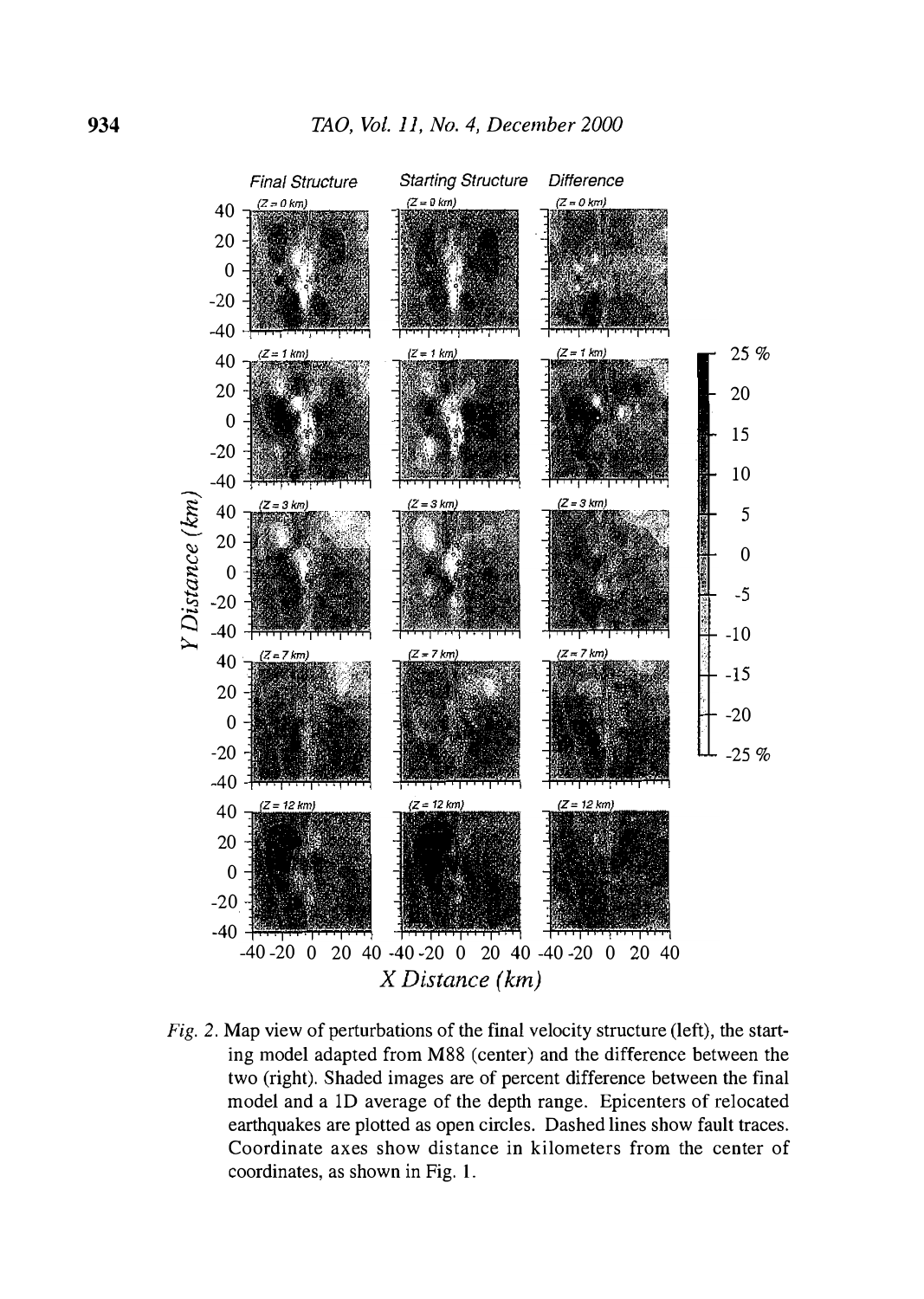

Fig. 3. Cross sections perpendicular to the Y-axis (SW-NE) of both starting and the final velocity perturbation model. The location of each section is indicated by the Y coordinate and corresponds to those shown in Fig. 1. Shaded images are of percent difference between the final model and a lD average of the depth"jange. Locations of relocated earthquakes are plotted as open circles.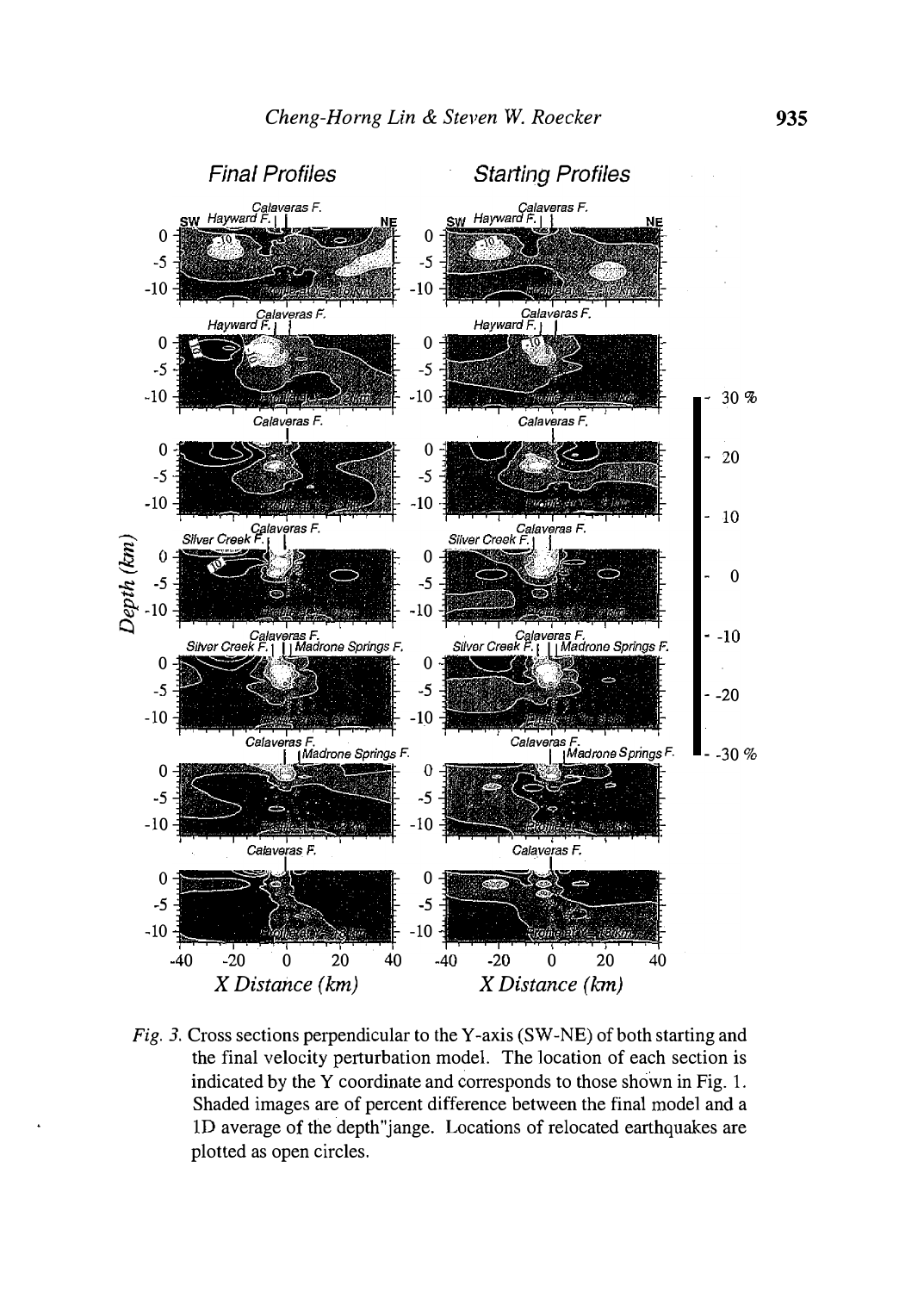

Fig. 4. Comparison of hypocenters of original locations and relocations in the final model derived in this study. (a) Map view. The final locations are shown by an open circle, and are connected to the original location with a line extending from the center of the circle. Box shows the location of the section plotted in Fig. 4b. (b) Cross section. The change in apparent dip of the seismic zone is indicated by the lines in each figure.

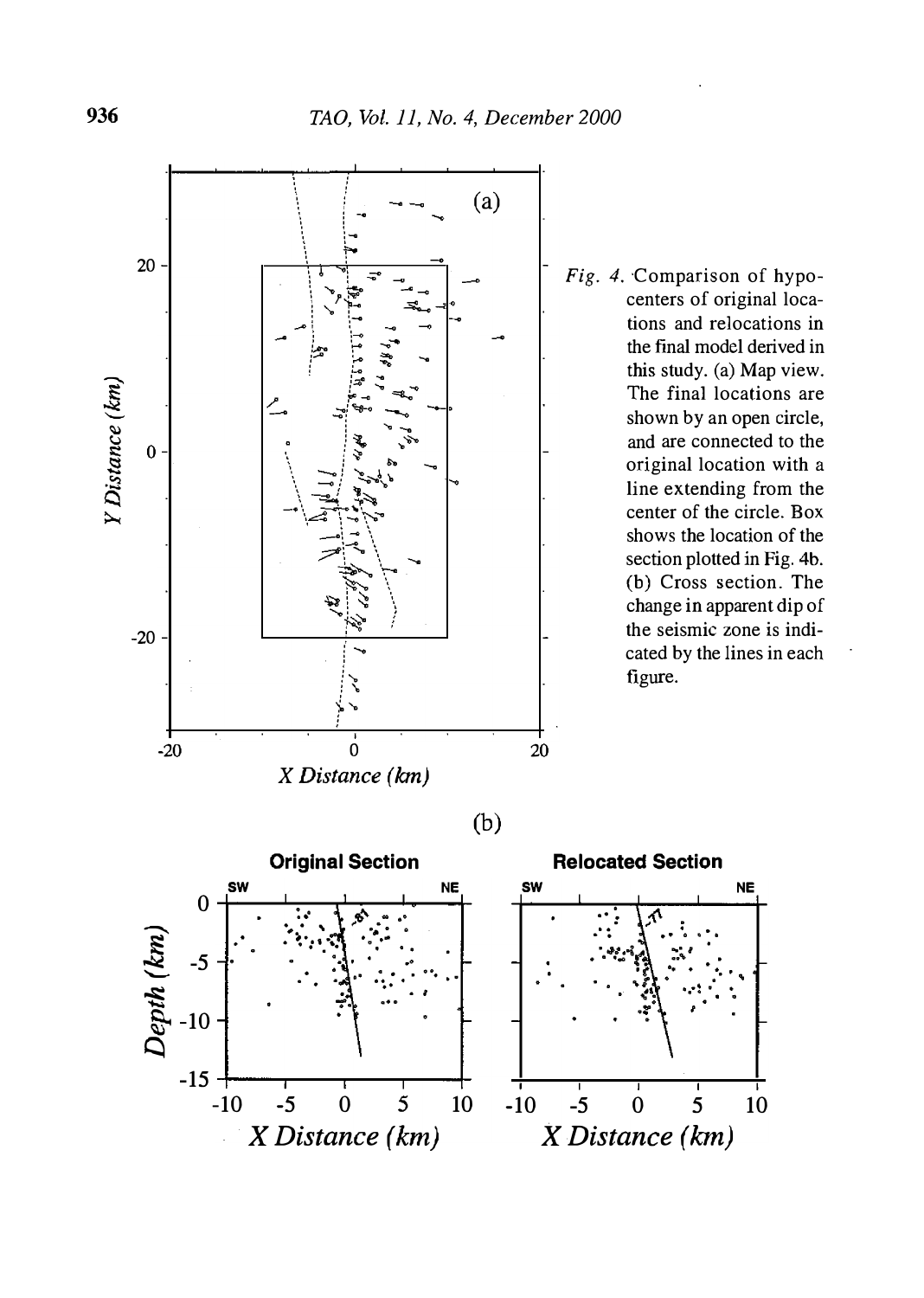changes in depth vary with depth, with shallow events changing the most and deeper events changing the least. This depth dependent shift in depth decreases the dip of the seismic zone by about  $4^\circ$ , while the epicentral shift moves the intersection of the trace of the seismic zone with the surface to the east by about 0.8 km. Thus, while the locations of the hypocenters change by several kilometers, their relative precision is sufficient to constrain the dip of the seismic zone to within 1° -2°. This result corroborates M88's assertion that the Calaveras fault is not vertical, but dips to the northeast at about 80°.

### 5. RAY PATHS AND FOCAL MECHANISMS

The accuracy of focal mechanisms deduced from the polarity of first motions depends upon our ability to estimate ray directions at the source. The influence of laterally varying structure across the San Andreas fault on focal mechanisms was investigated by McNalley and McEvilly (1977), who determined that inaccurate ray directions could be responsible for nodal planes that are incorrect by as much as 20°. On the other hand, M88 compared focal mechanisms from Morgan Hill determined in a one-dimensional model with those in a three-dimensional model using an approximate three-dimensional ray tracer and concluded that there was little if any significant difference between the mechanisms produced by the two. To examine the effects of analytical three-dimensional ray tracing on focal mechanisms in Morgan Hill, we produced plots of ray directions and focal mechanisms deduced from our model. A comparison of ray directions calculated in the three-dimensional model derived here by the analytic ray tracer with those calculated in a "best average" one-dimensional model (Fig. 5) shows that differences in azimuth generally are not great  $(\pm 5^{\circ})$ , but that the differences in take-off angle can be significant  $(\pm 30^{\circ})$ . To see how these differences in ray direction affect our estimates of individual focal mechanisms, we plotted the mechanisms for two of the earthquakes examined by M88 (Fig. 6; Table 1). These revised mechanisms show differences in strike and dip of about  $10^{\circ}$ . We note that the dips of the more probable focal planes (those with negative strikes) of the revised mechanisms are closer to the dip of the seismic zone inferred from the relocated aftershocks (about 80°).

As a final example of the effects of ray tracing on focal mechanisms, we tried the same type of analysis suggested by Cockerham and Eaton (1987) to find a "best location" for the mainshock based on the polarity of a few stations that showed first motions inconsistent with the focal mechanism of the main event. Based on their analysis, they chose location "D" (Fig. 7) as the most probable. However, when the effects of laterally varying structure are taken into account, location "D" does not appear to be any more attractive than the others.

#### 6. DISCUSSIONS ·

Does the use of a sophisticated ray tracer with different model parameterizations and damping make a significant difference in the tomographic analysis of data from a region with strong lateral heterogeneity? In regions like Morgan Hill, where a relatively high density of observations are available, the differences may be considered second order but nevertheless

**Contract Contract Contract**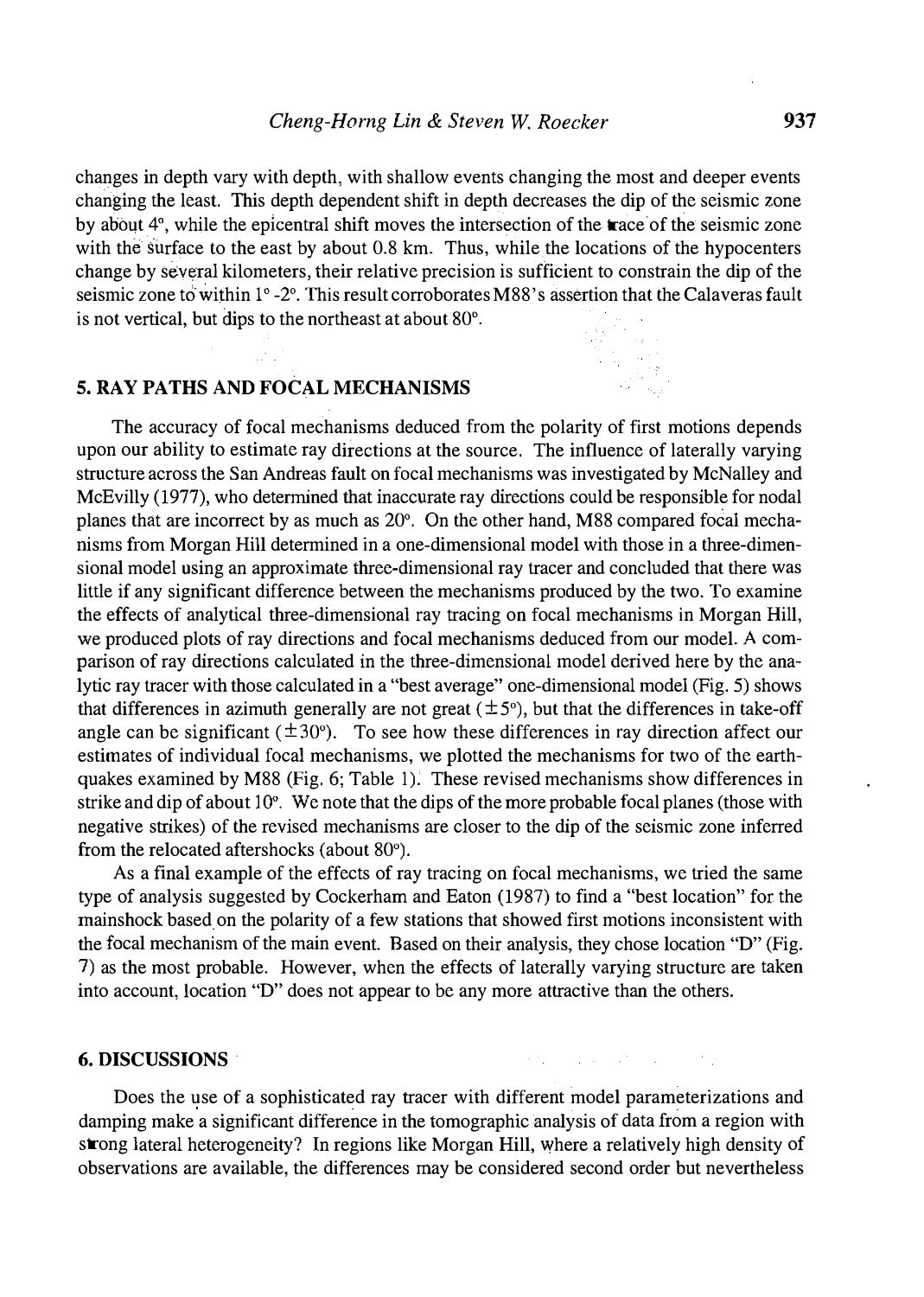

Fig. 5. Comparison of ray directions (take-off angle and azimuth) computed with the analytic ray tracer and an approximate ray tracer.



Fig. 6. Comparison of two focal mechanisms determined in this study with those of MSS. Plots are made using the ray directions calculated with the analytic ray tracer. The solutions from MSS are shown by the dashed lines, while those from the present study are shown by the solid lines. Focal mechanism parameters are shown in Table 1.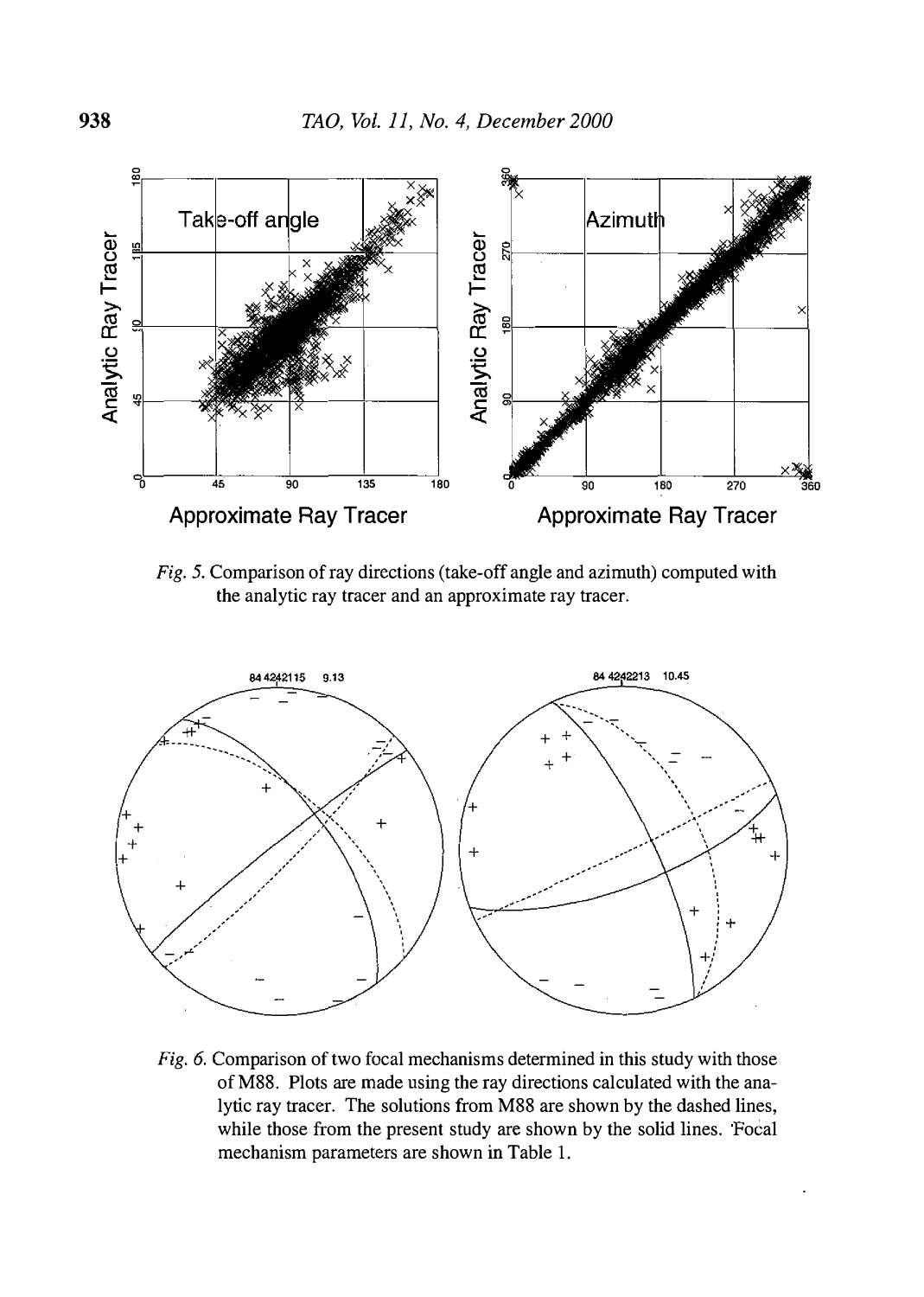| Events<br>(Date) | Original FPS |            |              |            | Redefined FPS |              |              |              |
|------------------|--------------|------------|--------------|------------|---------------|--------------|--------------|--------------|
|                  | Plane 1      |            | Plane 2      |            | Plane 1       |              | Plane 2      |              |
|                  | Strike Dip   |            |              | Strike Dip | Strike Dip    |              | Strike Dip   |              |
| 8404242115       | $-49^\circ$  | $60^\circ$ | $45^\circ$   | $83^\circ$ | $-36^\circ$   | $64^{\circ}$ | $52^\circ$   | $-86^\circ$  |
| 8404242213       | $-26^\circ$  | $50^\circ$ | $65^{\circ}$ | 89°        | $-25^\circ$   | $75^{\circ}$ | $70^{\circ}$ | $72^{\circ}$ |

Table 1. Summary of focal mechanism parameters for the solutions shown in Fig. 6.



Fig. 7( $a$ ). The four trial locations A, B, C, and D of the main shock tested by Cockerham and Eaton [1987]. (b) Plot ofrays to stations CCO and CMH from these mainshock locations using the analytic ray tracer and the model derived in this study. Note that these rays do not appear to constrain the location of the mainshock.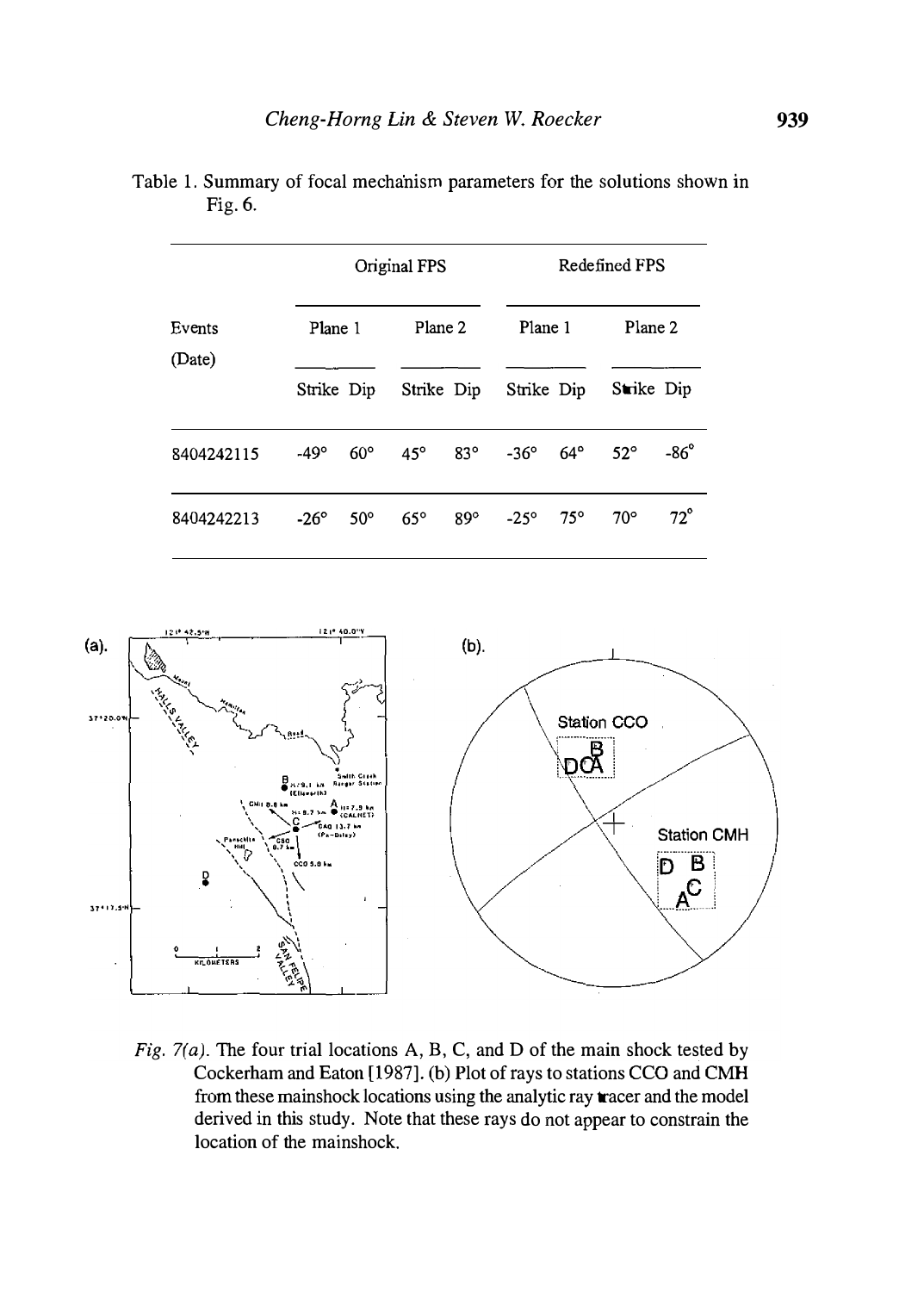can be significant in a variety of applications. For example, while most of the main structural features determined by M88 were found to be robust, the improvement in contrast and focus tells us more about the nature of the fault zone and could be useful, for example, in the modeling of fault zone guided waves (e.g., Li et al. 1997). Hypocenter locations change by a few kilometers, which can be important when trying to understand the relation between the seismic zone and the surface trace of a particular fault. For example, offsets such as we observe here (on the order of lOOs of meters) between the fault trace and the intercept of the seismic zone with the surface imply that the fault at shallow depths is not planar. We note that a similar offset was found for the San Andreas Fault in the nearby Bear Valley region (e.g., Lin and Roecker 1997; Thurber et al. 1997). At the same time, the relative precision of the locatios was largely unaffected; the strike and dip of the seismic zone changed by only a degree or so. Focal mechanism parameters changed by about 10°, which is a similar amount of variation found by M88 in his comparison of the effects of one- and three-dimensional structures. While not a large change, such refinements can lead to a better understanding between individual ruptures and the geometry of the seismic zone. In this case, the correlation between the probable rupture planes and the orientation of the seismic zone improved significantly. Finally, because the observed stability of first order deductions from analyses using approximate ray tracing depends to a large extent on the density of seismographs available, one may expect regions that are less densely populated with seismographs will benefit to a greater extent from accurate ray tracing.

Acknowledgments We received a lot of help in organizing the data set used in this study from several colleagues at the USGS in Menlo Park. We especially appreciate the efforts and guidance provided by Bill Ellsworth, David Oppenheimer, and Fred Klien. Additional insights were derived from discussions with Cliff Thurber. This work was supported by USGS Contract 14-08-000I-G1697. This was also partially supported by Institute of Earth Sciences, Academia Sinica.

#### **REFERENCES**

- Blumling, P., W. D. Mooney, and W. H.K. Lee, 1985: Crustal structures of the southern Calaveras fault zone, central California, from seismic refraction. Bull. Seism. Soc. Am., 75, 193-209.
- Cockerham, R. S., and J. P. Eaton, 1987: The earthquake and its aftershocks, April 24 through September 30, 1984, in The Morgan Hill, California, Earthquake of April 24, 1984, U. S. GeoL Surv. Bull. 1639. In: S. N. Hoose (Ed.), U.S. Geological Survey, Menlo Park, California, 15-28.
- Engdahl, E. R., and W. H. K. Lee, 1976: Relocation of local earthquakes by seismic ray tracing. J. Geophys. Res., 81, 4400-4406.
- Feng, R., and T. V. McEvilly, 1983: Interpretation of seismic reflection profiling data for the structure of the San Andreas fault zone. Bull. Seism. Soc. Am., 73, 1701-1720.
- Healy, J. H., and L. G. Peake, 1975: Seismic velocity structures along a section of the San Andreas fault near Bear Valley, California. Bull. Seism. Soc. Am., 65, 1177-1197.